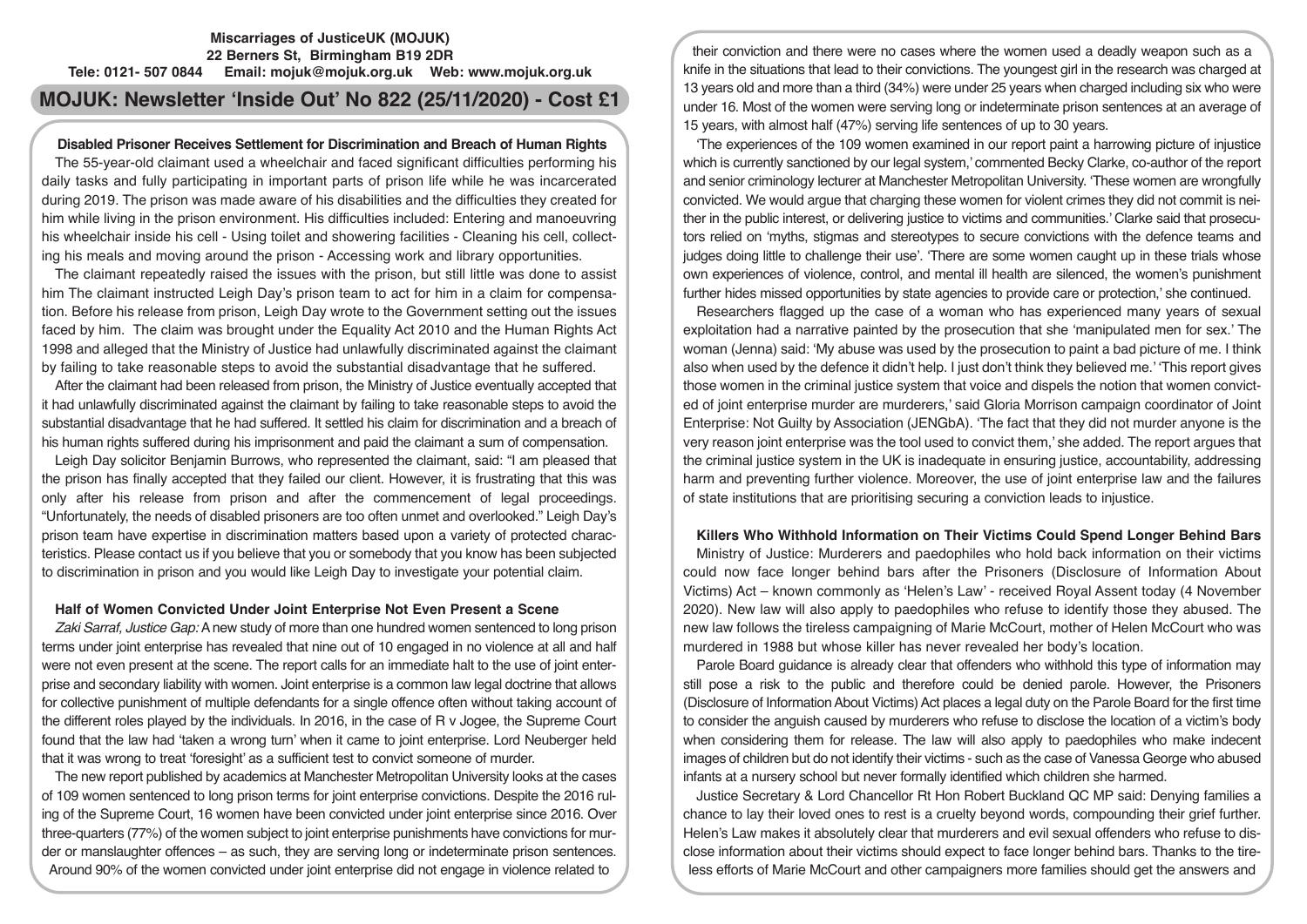closure they deserve. The Prisoners (Disclosure of Information About Victims) Act has received Royal Assent and will come into force in the coming weeks. This follows a radical overhaul of sentencing policy recently outlined in a White Paper which seeks to better protect the public by ensuring dangerous criminals are kept in prison for longer Human rights legislation protects against arbitrary detention, and the proposed new law balances this with the need to keep the public safe. The proposals also take into account instances where, for example, a murderer may genuinely not know the location of a victim's body if it has been moved.

## **Clinton Young: The Lethal Price of an Unfair Trial**

Merel Pontier, Justice Gap: There are three major players in the courtroom for a criminal case: the prosecutor, the defense lawyer, and the judge. Despite the different roles, all three share one responsibility: guaranteeing an impartial criminal process. But what if two of these roles are played by the same person? What if the prosecutor and the judge were puppets on a string controlled by the same hand? According to Merel Pontier, that is exactly what happened in Clinton Young's Texas death-penalty case – and he was almost executed because of it. Clinton Young was only 18 years old when he was present for two murders that took place over the course of three days in November 2001. It was just a few months earlier that Clinton had been released from a juvenile prison in Texas where he spent a traumatic two-and-a-half years surrounded by extreme violence, abuse, and corruption. After his release, he began hanging out with David Page, Mark Ray, and Darnell McCoy at apartments where drugs and petty crimes were common. These three men shared a long friendship, but Clinton was new in the group. They negatively influenced Clinton's choices as a teenager; and it was with this group that the events in late 2001 changed Clinton's life.

On November, 24 2001, all four men drove in a car with Doyle Douglas. When the car stopped, Douglas was shot in the head while sitting in the driver's seat – a story that is retold in four different versions by the living witnesses who were in the car. The police never went to where the murder took place, leaving a critical crime scene uninvestigated. After the murder, the four men parted ways, and Clinton and David Page left their small East Texas town to travel west. On November 26, 2001, in Midland, Texas, the second murder occurred after a man named Samuel Petrey was kidnapped at a grocery parking lot. Petrey was found murdered at a pumpjack – a 'nodding donkey' pump to extract oil – shortly after. Again, the police made a poor attempt in investigating the crime scene; no store clerks or witnesses were interviewed and no video evidence from the parking lot was obtained. After the murder, David Page went to the police and laid all blame on Clinton. The police investigated the crime scene at the pumpjack, and despite not finding any fingerprints or DNA connecting him to the murder, Clinton was arrested and charged with capital murder.

The prosecutor made secret deals with Ray and McCoy, and Page became the State's star witness and identified Clinton as the shooter in both murders. This unreliable testimony, lacking any forensic evidence, DNA testing, ballistic science, or other independent evidence, is what convicted Clinton. Since Clinton's conviction, forensic testing and Page's own admissions to framing Clinton to various prisoners, journalists, investigators, and even the prosecutors themselves, point to Page as the murderer murders.

Clinton's appeals proved unsuccessful. His direct appeal was denied in 2006, and a subsequent appeal was compromised due to a defense investigator, who preferred to smoke crack cocaine with the witnesses instead of interviewing them, filed fabricated statements as the basis for the appeal. In 2010, new evidence was discovered that showed prosecutors had made secret deals with Clinton's co-defendants – their testimony in exchange for a lenient

sentence – and hid this information at Clinton's trial. The trial court denied Clinton's appeals regardless. After Clinton lost all of his post-conviction proceedings the trial judge set an execution date for October 26, 2017. While Clinton awaited his execution, the prosecutor secretly interviewed David Page in prison. During the interview, Page admitted he kidnapped Samuel Petrey and admitted to lying at Clinton's trial. The prosecutor did not disclose Page's confession until after Clinton received a stay of execution.

In his fourth writ of habeas corpus attacking the scheduled execution, Clinton introduced new evidence: a pair of gloves found at the second crime scene that Page admitted to buying mere hours before the murders. When the gloves were tested for DNA and gunshot-residue, the only DNA detected inside the gloves belonged to Page. Moreover, gunshot-residue was found on the outside. The expert who tested these gloves concluded that given the location and amount of the detected gunshot-residue, the person whose DNA was found inside the gloves had fired a gun while wearing the gloves. Clinton has always maintained that Page wore gloves when he shot the second victim, and the expert testimony validates that claim. This writ finally persuaded the highest criminal court in Texas – the Criminal Court of Appeals (CCA) – to stay Clinton's execution just eight days before he was supposed to die by lethal injection. His case was remanded back to the trial court to resolve the issues related to Page's false testimony given at Clinton's 2003 trial.

In August 2019, while still waiting for the trial court to consider this new evidence, a shocking development came to light. The prosecutor on the case discovered that her predecessor Ralph Petty, who worked as a prosecutor on Clinton's case at trial and in his appeals from 2001 to 2017, had, while prosecuting Clinton for murder, secretly and simultaneously worked as a paid law clerk for the trial judge presiding over Clinton's case (here). In his role as a clerk for the judge, it is alleged that he drafted rulings in Clinton's case, advised the judge on legal matters, and had access to confidential case information that would otherwise not be accessible to a prosecutor. Petty, it seems, was working Clinton's case from both sides, the prosecution and the judge, which made the roles of the states and an impartial court one and the same.

Petty doesn't stand alone in his wrongdoing though; the trial judge in Clinton's case was inherently unfair, unethical, and negligent to due process by employing Petty to be a judicial clerk while also representing the state at Clinton's trial. It is example of prosecutorial and judicial misconduct that violates all ethical rules, statutes, the Texas Constitution, and of course the US Constitution. I'm not aware of case in any US jurisdiction that so grossly breaches a defendant's right to a fair trial and so flagrantly violates one's constitutional rights.

The CCA has reopened Clinton's case two other times in the past based on new evidence presented by Clinton's legal team in subsequent writs. The trial court in Midland time and time again held hearings in which they denied Clinton any relief. It is now clear why Clinton could never win in the trial court no matter how much evidence of his innocence was presented: the trial court judge and prosecutor were secretly and unlawfully working together against Clinton for almost two decades with the single goal of having Clinton executed. The only reason Clinton is still alive today is because the CCA – a court completely independent of the trial court – stopped his execution. Now the CCA will determine whether to reopen his case based on this recently discovered prosecutorial and judicial misconduct. The CCA could remand the case back to the trial court again, or could decide to vacate Clinton's conviction altogether. I have faith the CCA will make the right decision. This miscarriage of justice cannot continue any longer. Clinton deserves a new and fair trial in which he can present evidence of his innocence. Clinton has now spent 17 years on death row in solitary confinement; justice is long overdue.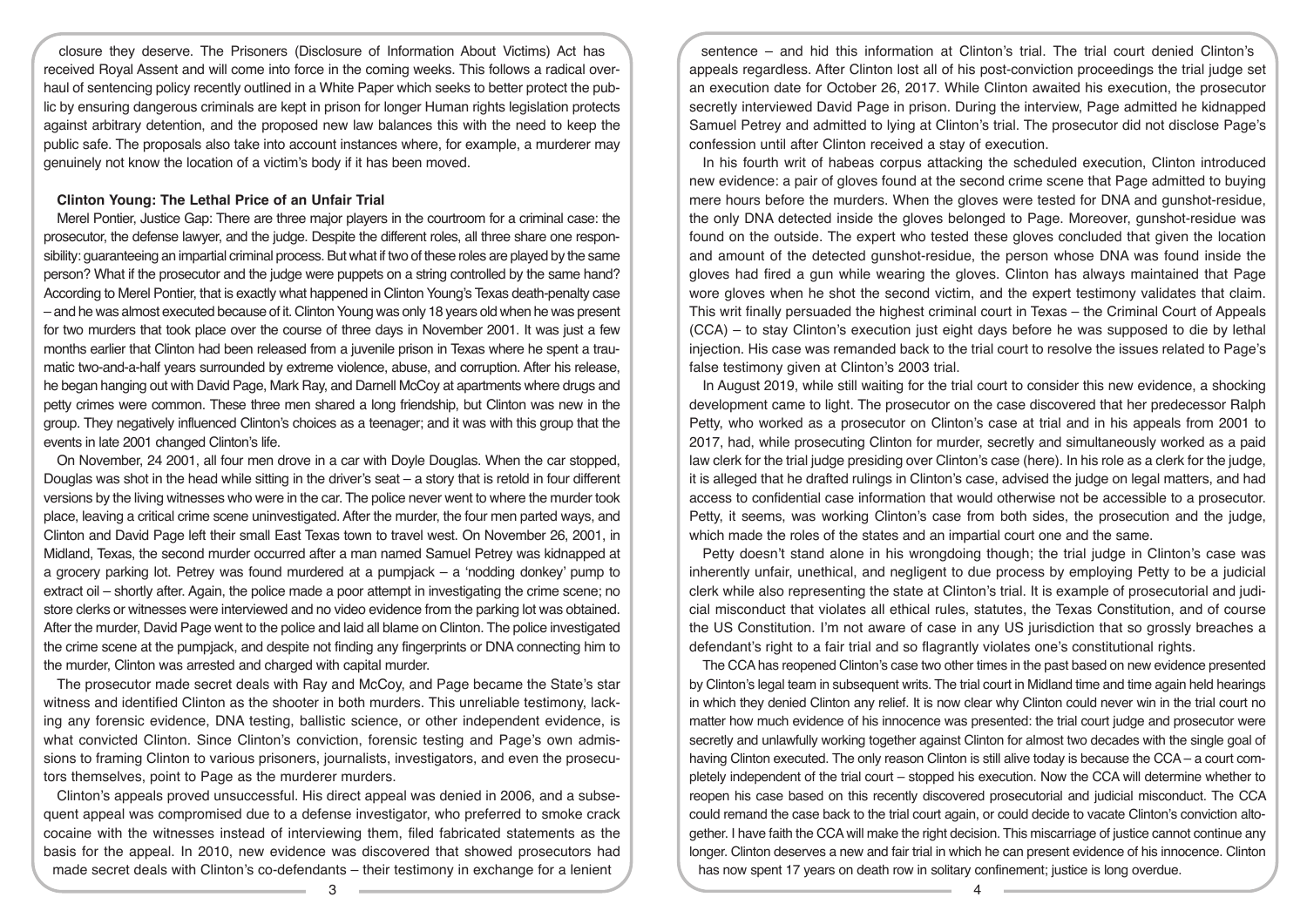#### **Divisional Court Gives Guidance on Article 2 Inquests**

Matthew Hill, 1 Crown Office Row: Susan Nicholson and Caroline Devlin were killed by the same man during the course of abusive relationships. They died in 2011 and 2006, but the man was not convicted – of murder and manslaughter respectively – until 2017. The inquest into Susan's death in 2011 resulted in a verdict of accidental death. Following the murder conviction, the Coroner applied to the High Court for this to be quashed, with the intention of holding a short inquest at which a fresh conclusion of "unlawful killing" would be recorded. However, the Claimants in this case – Susan's parents – sought to expand the scope of the inquest to consider what they thought, understandably, were police failings. They were successful; this post explains why, and examines the wider implications of the ruling.

Breaches of article 2: The Claimants argued that the inquest should be expanded as there were two arguable breaches of article 2 ECHR (the right to life) in the case. The first was a failure by the police to conduct an effective investigation into the death of Caroline; had this been done, they argued, Susan's murderer would have been convicted at an earlier stage, thereby protecting her life. Under article 2, the state has a duty to investigate all deaths in order to protect the lives of its citizens. The degree of investigation will vary, from basic death certification by a doctor to a full criminal investigation. In the recent case of DSD v Commissioner of Police of the Metropolis [2019] AC 196 the Supreme Court held that in investigations of crime involving the loss of life, operational failings within an investigation could amount to a breach of article 3 (and, by extension, article 2). However, for a breach to be identified a certain threshold of seriousness has to be met. Unhelpfully, that threshold was expressed in a number of different ways. In the present case, Popplewell LJ and Jay J held that the best formulation was that of Lord Neuberger: a "seriously defective" investigation would breach articles 2 or 3. Such a breach could be cumulative or a single failing [57].

The second argument advanced by the Claimants was that the police had failed to protect Susan's life in the face of the threat posed by her murderer. Here, they relied on the well-established Osman duty imposed by article 2. Such a duty arises where (1) the authorities know or ought reasonably to know of (2) a real and immediate risk to life, which (3) requires them to take measures which could reasonably be expected of them to avoid such a risk. The Court noted that this was a "stringent" test, and set out the matters that courts have considered to be relevant to it over the years [53].

Having identified these two duties under article 2, the Claimants had to establish that they were relevant to Susan's death (which does not seem to have been disputed), and that it was arguable that article 2 had been breached. This test is a low one, meaning that there was a "more than fanciful" or "credible" suggestion of a breach: see R (AP) v HM Coroner for the County of Worcestershire [2-11] EWHC 1453 (Admin), [60]) and R (Muriel Maguire) v HM Senior Coroner for Blackpool and Fylde [2020] 738 [75]. This is to ensure that article 2 is effective, as any arguable breach requires examination. In England and Wales, an inquest is the usual place for such scrutiny [62].

In respect of Susan's inquest, the Coroner had determined that she was unpersuaded that there were arguable breaches of article 2, and it was this decision that the High Court had to consider. The first question it had to address was the scope of its jurisdiction. Was it (as the Claimants argued) taking the decision afresh, on the basis that the question of whether or not there was an arguable breach of article 2 was a matter of law that would only allow for one correct answer? Or was it applying traditional judicial review principles, where the court refrains from considering the merits of the decision and focusses on whether the process by which it was reached was rational, fair and lawful, resulting in a decision that was reasonably available to the person or body that made it?

The Court provided a helpful and succinct summary of the competing authorities [69] to [86], before concluding that it did not really matter in the present case. It did not accept the "high watermark" of the Claimants' submissions that – whatever the context – the question of whether or not there was a breach of a convention right would always be a hard-edged question of law [87]. In the present case, the theoretically correct approach would be that of "anxious scrutiny" (judicial review on steroids), but given the circumstances, the result would be the same as if it were a straight legal question: the High Court must ask itself the same question as the Coroner (whether there was an arguable breach of article 2), using the same evidence (there being no dispute of fact), and while it would take into account the Coroner's reasoning this was not an area in which particular deference had to be shown to her expertise. In short, the Coroner was either right or wrong, and the High Court had to decide which [87 – 93].

Having considered its approach, the Court then evaluated the evidence. It found that it was arguable that there had been a breach both of the duty to investigate Caroline's death, and of the Osman duty to protect Susan. The Court stressed this was not a finding that there had been a violation of article 2, just an acceptance that there was enough evidence to show that it was arguable, and hence that these matters should be considered at the fresh inquest [94 – 106]. The Court then had to consider a cross-application from the murderer. He argued that the fresh inquest should examine whether Susan was in fact unlawfully killed. In effect, this was an argument that he should be allowed to argue his innocence and invite a finding from the inquest that would call into doubt his criminal conviction. This was dismissed on both procedural and substantive grounds.

The Court found there was no statutory provision that forbade this, as there would have been had the inquests merely been suspended, rather than quashed: see s. 11 and sch.1, para. 8 of the Coroners and Justice Act 2009. However, common law principles were sufficient to prevent it from happening. The Coroner had a discretion as to the scope of her inquest and she had been entitled to rule that it would not consider the murderer's purported innocence. Indeed, it would have been unlawful for her to have decided otherwise, both on Wednesbury and Padfield grounds – i.e. it would have been so unreasonable as to have been unlawful, and would have violated the principle that a public body can only use it statutory powers to promote the purpose and policy of the statute from which they derive (in this case the 2009 Act). It would not be appropriate for a coroner to allow her inquest to be used as a forum for a convicted murderer to have a "second go" at establishing his innocence. Nor, it should be added, is it a forum for the police to have a "second go" at proving criminal guilt: see R v HM Coroner for Derby and South Derbyshire, ex parte Hart Junior (2000) 164 JP 429.

Conclusions: The judgment helps to provide a checklist for use when claimants seek to use article 2 to expand the scope of inquests. First, identify clearly what the alleged breaches are, by reference to the applicable thresholds (such as a "serious" failure to investigate, or the Osman test). Second, consider whether they require the attention of an inquest, including by asking whether they are causally relevant to the death, and whether they have been fully investigated before. Third, examine the evidence of why it is arguable that article 2 has been breached. Fourth, invite the court to consider the matter with "anxious scrutiny", keeping in mind that (as in this case) this may be akin to taking the decision afresh as there may be only one rational answer. Such an approach should assist courts and coroners in ensuring that inquests fulfil their important role in meeting the state's duty under article 2 to investigate – and hence protect – life. It is to be hoped that in this case the inquest that will now follow may contribute to the prevention of further deaths in circumstances similar to those of Susan Nicholson and Caroline Devlin.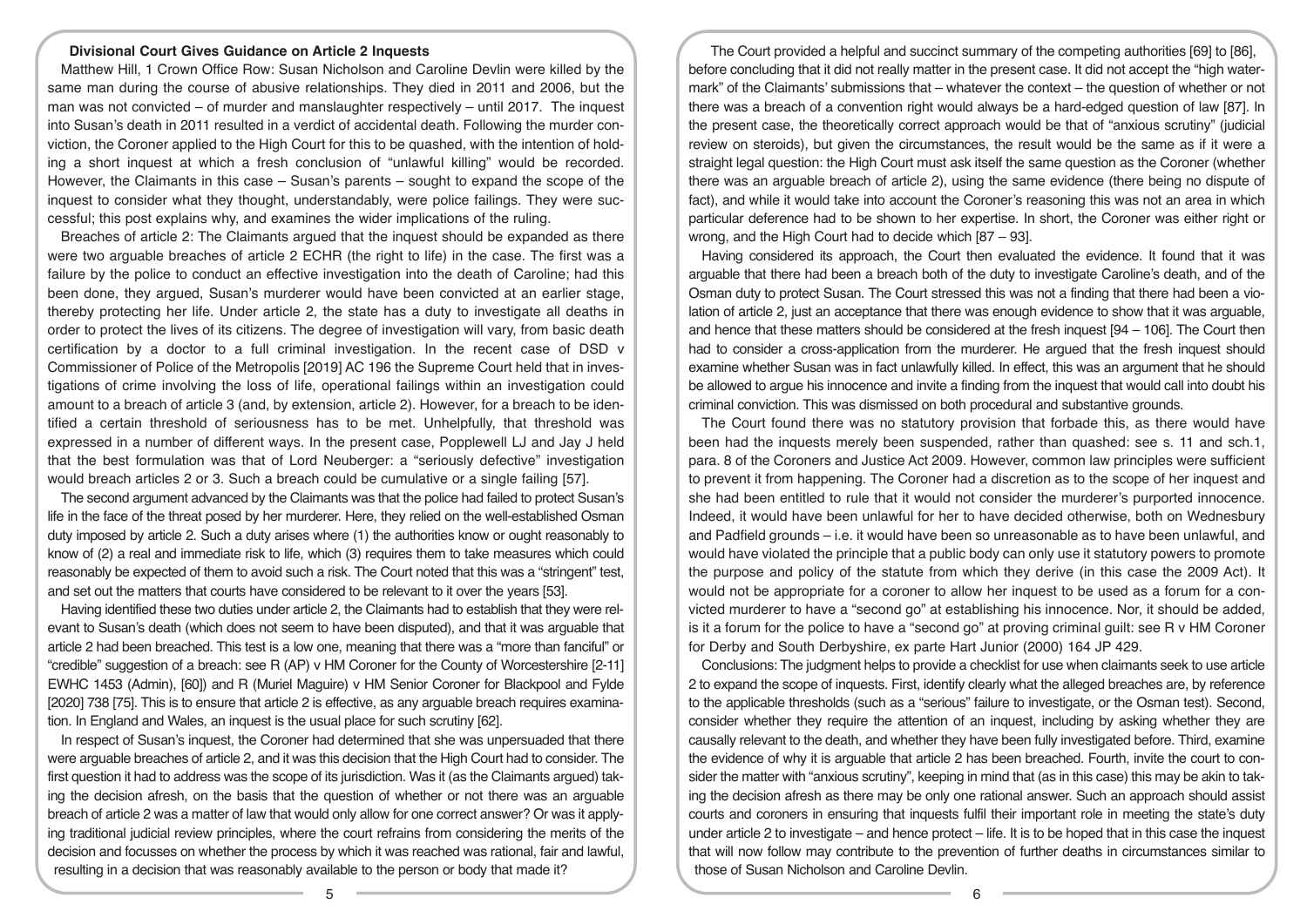## **Police Officers and the Use of Force – are we Really Missing the Poin**t?

The Court of Appeal has recently delivered an interesting and potentially very significant judgment in the case of Officer W80. The case concerned the use of force by a police officer and whether misconduct proceedings could subsequently be instituted against him on the basis of his honestly held but mistaken belief.

Facts:The facts of this case relate to the fatal shooting of Jermaine Baker in 2015 by a specialist firearms officer known as W80. Police had received intelligence that there was a plot to snatch two men from custody whilst in transit from the prison using a stolen vehicle. Further intelligence indicated that the men were in possession of firearms and intended to use them to free the prisoners from the van. The firearms officers, including W80, were instructed to intervene when the prison van had left for court. They approached the stolen car but could not see inside it as the windows were steamed up. Officer W80 opened the front passenger door and Mr Baker was sitting in the front passenger seat. The officer's account was that despite instructions to put his hands on the dashboard, Mr Baker's hands moved quickly up towards his chest where he was wearing a shoulder bag. W80 "believed at that time that this male was reaching for a firearm and I feared for the safety of my life and the lives of my colleagues. I discharged my weapon firing one shot". No firearm was found subsequently in Mr Baker's possession but police recovered an imitation Uzi machine gun in the rear of the car.

The officer relied upon the criminal law definition of self-defence in terms of relying upon an honestly held but mistaken belief. The IPCC (predecessor to the IOPC) reviewed the case and found a case to answer in relation to gross misconduct. In doing so the investigator applied the civil law test for self defence – that any mistake of fact could only be relied upon if it was a reasonable mistake to have made – which the IPCC considered the appropriate test for police disciplinary proceedings. The Metropolitan Police however disagreed and in 2018 this resulted in the IOPC directing them to bring disciplinary proceedings against W80. The officer challenged the decision to bring misconduct proceedings. At first instance Flaux LJ concluded that rather than civil law test, the criminal law test of self-defence was "to be applied in determining whether there is a case to answer, from which it follows that the IOPC applied the wrong test and its decision must be quashed". The IOPC then appealed that decision.

The Court of Appeal decision: The court traversed the various relevant statutory guidance and sources including The Police Conduct Regulations, the associated Standards of Professional Behaviour and the Code of Ethics published by the College of Policing. The relevant statutory requirement and the applicable standard of professional behaviour in terms of 'Use of Force' was properly identified as: "Police officers only use force to the extent that it is necessary, proportionate and reasonable in all the circumstances". This standard was supplemented by the Code of Ethics, including paragraph 4.4: "You will have to account for any use of force, in other words justify it based upon your honestly held belief at the time that you used the force". Importantly, and perhaps somewhat surprisingly, the court took the view that the difference between the criminal and civil tests for self-defence was in fact not an issue in the case. Whilst those tests were undoubtedly important they said, they did not dictate the proper meaning of the standard. Ultimately the court's key conclusions were:

The meaning of the standard is not to be judged by specific reference to the facts of this case. It applies where force of any kind is used, for example in arresting citizens, restraining them and taking them into custody. Paragraph 4.4 of the Code of Ethics did not in any way point to the imposition of the criminal rather than the civil test for self-defence. It simply gave guidance as to how the officer was to seek to justify their use of force, namely by reference to their honestly held belief at the time. Those words of the Code cannot override the plain words of the standard itself.

That honestly held belief was then to be judged by the disciplinary panel according to whether the force used was "necessary, proportionate and reasonable in all the circumstances". In determining whether an officer's belief was indeed honestly held, the reasonableness of that belief will be relevant. If the officer makes an honest mistake the disciplinary panel must still determine whether the use of force was, in the words of the standard "reasonable in all the circumstances". In many cases an honest mistake is also likely to be found to have been reasonable in all the circumstances, but there will be some cases where it will not. If accepted the submissions made behalf of officer W80 would prevent public scrutiny of the serious situation that arose in this case.

 Discussion: It is a trite observation that just because one standard operates in one area of the law that does not mean that other areas of the law have to use that same standard. As was observed in the case of Ashley v Chief Constable of Sussex [2008] UKHL 25 the rules and principles defining what constitutes a legitimate use of force and what amounts to self-defence must strike the balance between conflicting rights. The balance to be struck in civil or misconduct proceedings serves a quite different purpose from that served by the criminal law. In terms of the criminal law, the question is whether the use of force, whilst labouring under an honest but mistaken belief, should be categorised as a criminal act. In Ashley the conclusion was that it would strike entirely the wrong balance to allow force to be justified in a civil context by an honestly held but mistaken belief.

Despite its insistence to the contrary, it is arguable that in the W80 case the Court of Appeal has effectively reached the same conclusion, and for much the same reasons, but by a very different route. The reference throughout the judgment to the effect that officer W80's interpretation prevented scrutiny (and by implication eroded accountability) does suggest some deliberate attempt by the court at balancing conflicting rights in the particular context of misconduct proceedings. The conclusion reached seems to be that in the misconduct setting, a blanket tolerance of an honestly held but mistaken belief as an excuse or justification for the application of force also constitutes an unacceptable striking of that balance. The decision may well have been a little easier for some to bear had the court just come out and said that. Instead however, the court purported to treat the criminal/civil/misconduct distinction as almost an irrelevance, purporting to focus on the actual language used in the standard.

In the case of a particularly egregious mistake, it cannot be regarded as unconscionable that an officer should be expected to both account for their actions and to potentially face misconduct or gross misconduct proceedings. However, one of the most obvious and common scenarios will no doubt be the very situation that occurred here, i.e. where an officer mistakenly believes a suspect has a weapon. In that regard one would hope for a degree of common sense by professional standards departments, the IOPC and misconduct panels in applying the principles that emerge from this case – most especially where an officer genuinely but mistakenly fears potentially lethal force being used against them or their colleagues. Further Guidance from the College of Policing would also be welcome, with the simple point being that if they wanted to amend the standard to explicitly incorporate the criminal test for self-defence, they of course could. In the absence of doing that they ought to give clear and practical guidance as to how the standard ought to be interpreted. At present, many regard their silence as deafening.

Reaction: The decision has already proved to be hugely polarising. The judgment has been greeted with widespread consternation on behalf of police officers, with both the Police Federation of England and Wales (PFEW) and the National Police Chiefs' Council (NPCC) describing it as "disappointing". Given the potentially wide-ranging implications of the decision that some anticipate, many rank-and-file officers may well regard that sentiment as an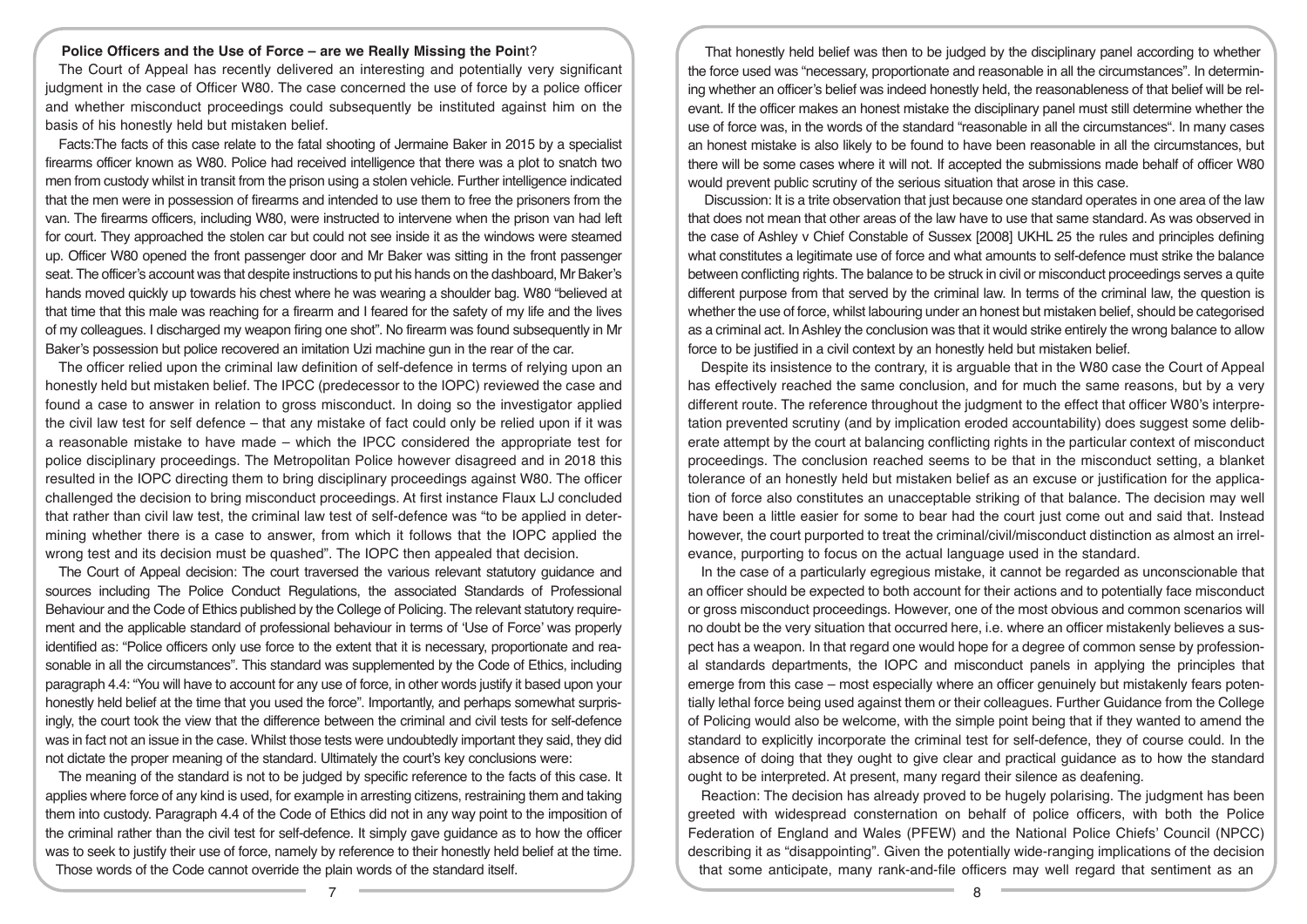exercise in understatement. Supported by the PFEW, officer W80 has sought leave to appeal to the Supreme Court. Meanwhile, the IOPC welcomed the decision, declaring that it provided "clarity on an important principle of policing" and also stating that it provided "reassurance to the public" in terms of the police being held accountable for their actions. The charity INQUEST similarly welcomed it, albeit in more robust terms describing it as the Court of Appeal rejecting "police attempts to weaken accountability for use of force."

Conclusion: Whether the decision will have the huge practical implications upon day-to-day policing that the PFEW and the NPCC fear is unclear. Equally, whether this was indeed a deliberate attempt to 'weaken accountability' is questionable, as perhaps is the extent to which any member of the public would ever be 'reassured' by this decision. Perhaps as Sir Geoffrey Vos said in the course of delivering the judgment, it may be that in fact we are all missing the point and very little will change. We await the further appeal with interest.

## **Sotland: Law to Prevent Physical Punishment of children Comes Into Force**

Scottish Legal News**:** Legislation that gives children the same legal protection from assault as adults cam into force on Saturday 7 November. The Children (Equal Protection from Assault) (Scotland) Act 2019 removes the defence of "reasonable chastisement" from the physical assault of children. The legislation, brought forward by John Finnie MSP and supported by Scottish ministers, was passed by the Scottish Parliament in October 2019. At the time the bill introduced, the law recognised a defence known as "reasonable chastisement" where certain forms of physical punishment were used. This could be relied on by a parent, or other person looking after a child. The bill abolishes this defence. Children's minister Maree Todd said: "I'm very pleased that Scotland has become the first part of the UK to legislate to ensure that children, without exception, have the same protection from assault as adults. "This outdated defence has no place in a modern Scotland. It can never be reasonable to strike a child. The removal of this defence reaffirms that we want this country to be the best place in the world for children to grow up so that they feel loved, safe, respected and can realise their full potential. "We have worked in partnership with organisations including children's charities, Social Work Scotland and Police Scotland on implementation of this act. As part of this, we will continue to promote positive parenting and build on the support we already offer to children and families."

## **The Value of an Apology**

*Benjamin Bestgen:* An apology is one of the most direct ways to address a wrong and start the reconciliation process. Philosophers Linda Radzik and Colleen Murphy note that an effective apology: addresses the wronged group or person directly (where possible); acknowledges the fact that a wrong occurred and the responsibility of the wrong-doer; and expresses sincere remorse, regret and maybe even indicates a positive change in attitude and future behaviour by the wrong-doer. Insincere, forced, vague, guarded or incomplete apologies usually fail to achieve reconciliation and add further fuel to the underlying conflict.

In many countries lawyers caution clients against apologising, particularly if the client's position is that legally they have done nothing wrong. An apology could too easily be construed as an admission of liability: if you have done nothing wrong, why would you apologise? This ignores that people, despite not being legally responsible, sometimes feel sincere sympathy or moral responsibility for another's plight and wish to express how sorry they are that another person became the victim of a wrongful act, misfortune or accident. It also ignores that the injured party might find it helpful to simply have their hurt acknowledged. Receiving an apology can help them move on.

Indeed, lawyers and mediators find that in many cases, an apology is a crucial part of what the victim wants as a means of redress, often more important than purely monetary compensation. Scotland enacted the Apologies (S) Act 2016 to address and manage the risk of incurring liability by apologising. Other countries like Canada, Australia, New Zealand or Hong Kong have similar laws, some differentiating between a partial apology (expressing regret and saying sorry) and a full apology (includes an admission of responsibility). As lawyers we should remain mindful that, questions of liability aside, a sincere apology can be a way of calming the waters and navigating the way towards resolution.

## **Rough Sex Excuse in Women's Deaths is Variation of 'Crime of Passion'**

*Diane Taylor, Guardian:* Men who kill women are increasingly using the "sex game gone wrong" excuse as a contemporary variation on the traditional crime of passion defence, research has found. In one of the first academic studies into the issue, Prof Elizabeth Yardley, a criminologist at Birmingham City University, found that the normalisation of bondage, domination and sado-masochism (BDSM) across various media had generated a "culturally approved script" for men who kill women. She said that the sex game gone wrong defence was a new variation on the crime of passion defence. Men accused of killing women have previously used the defence that they committed "a crime of passion" – used to illustrate the legal defence of provocation – to argue they should be tried for the lesser crime of manslaughter.

At least 18 women have died in an alleged sex game gone wrong in the last five years with a tenfold increase in rough sex claims in court between 1996 and 2016. Data gathered by the campaign group We Can't Consent To This, and shared with Yardley for her research, found at least 60 cases of UK females killed by males since 1972 until the present day where the man claimed the death happened during a sex game gone wrong. Two of the high profile victims of this form of killing were Natalie Connolly who was killed by her boyfriend John Broadhurst in 2016 after he caused her 40 separate injuries. He said her death was due to a sex game wrong. Broadhurst was originally tried for murder, but was cleared by the jury on the judge's direction at the close of the prosecution case. He admitted manslaughter by gross negligence for failing to get medical help.

Grace Millane was murdered by strangulation in Aukland, New Zealand, by a man she met on the dating app Tinder. The man who was found guilty of murdering Millane has begun an appeal against his murder conviction and sentence. Yardley identified that there was an over-representation of victims in younger age groups – 16-34. She also found that many perpetrators had previous convictions for violence. She concluded that the normalisation of BDSM "has enabled abusers to justify and excuse fatal violence against women using formal sex equality and women's liberation against them".

The domestic abuse bill, which it is hoped will become law before the end of the year, includes an amendment invalidating the courtroom defence of consent where a victim suffers serious harm or is killed. Concerns have been expressed about non-fatal strangulation as well as fatal. We Can't Consent To This has called for a new offence of non-fatal strangulation to be introduced, arguing that current legislation is not well suited to prosecuting this offence. Alleged perpetrators are currently charged with the lesser offence of common assault or not prosecuted at all.

Research from Lucy Snow at London Metropolitan University, in partnership with We Can't Consent To This, surveyed 82 women about their experience of violence during sex. Of those interviewed 45 had experienced non-consensual strangulation, choking or pressure on the neck from a partner or ex-partner. A total of 32 had experienced it from someone they were dating. Fiona Mackenzie, founder of We Can't Consent To This, said: "Strangulation of women is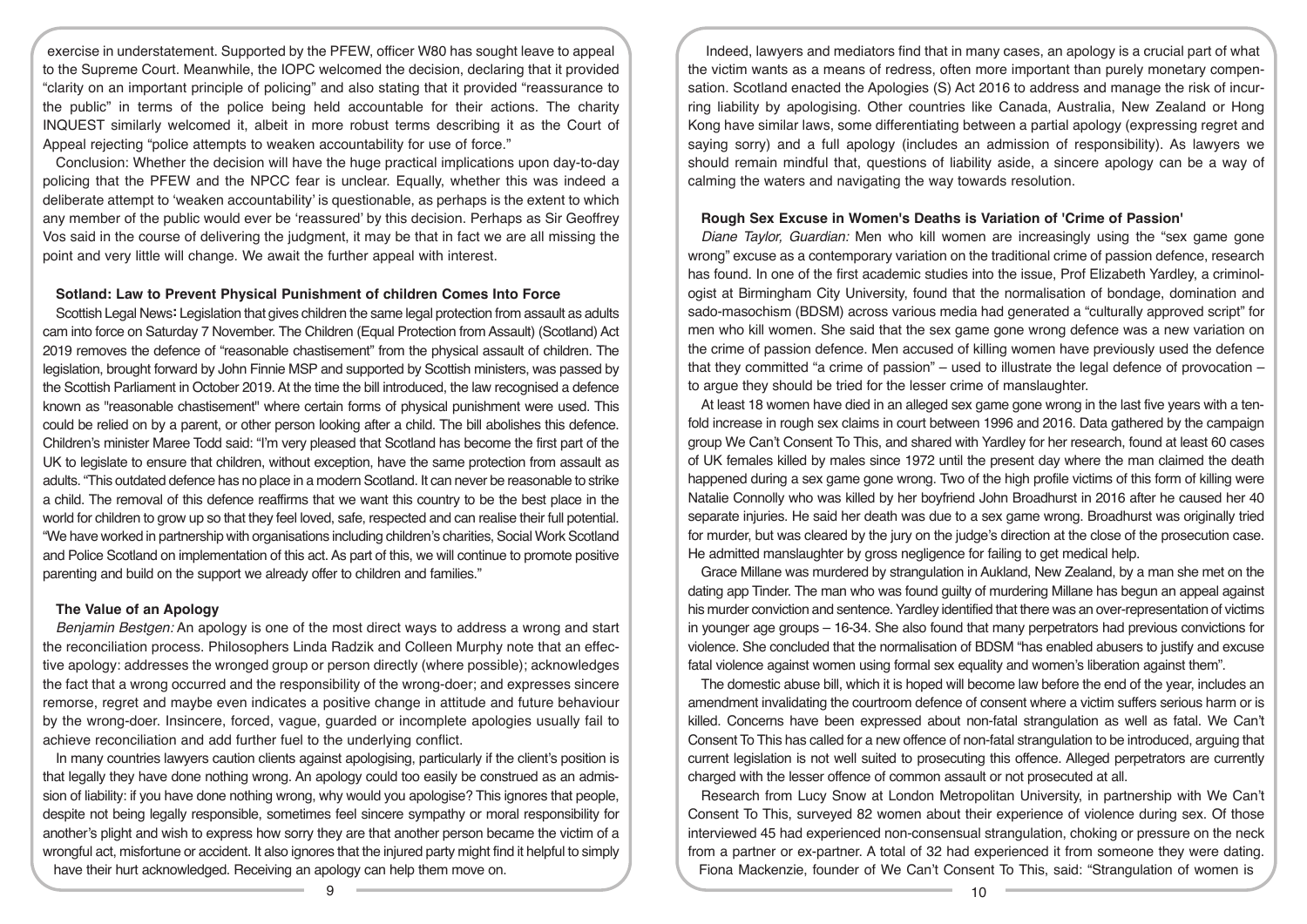now culturally normalised as an expected sex act through news and magazines, through social media like Tumblr, Instagram and now TikTok, platforms with a large market with children."

The Centre for Women's Justice is backing calls for a new offence of non-fatal strangulation to be created and included in the domestic abuse bill. Harriet Wistrich, a solicitor who is founder and director of the centre, said: "Non-fatal strangulation is frequently used as a tool to exert power and control. It is a form of intimate terrorism." Dr Helen Bichard, of North Wales Brain Injury Service and the Walton Centre NHS foundation trust, warned that strangulation could lead to serious injury such as brain damage or stroke. "I am extremely concerned by the cultural normalisation of strangulation," she said. "We all protested when George Floyd was killed by the same method of carotid restraint; why are we passively allowing young women to risk his fate? The law must send a strong signal that this is simply unacceptable.

# **Potential Merits of a Public Inquiry Into the Death of Pat Finucane**

Colum Eastwood (SDLP): I want at the outset to recognise Geraldine Finucane and her family. I also want to recognise John Finucane, who is a Member of this House. That family have been put through the wringer for decades. They make it clear that they do not believe that this murder is any more special or deserving of truth and justice than another, but there is a particular point about Pat Finucane's murder that goes right to the heart of the British involvement in Northern Ireland. Let us just take a moment to remember, in all the conversation, debate and politics around the issue, what actually happened to Pat Finucane, a human rights solicitor from Belfast.

On 12 February 1989 Pat was with his wife and three children having dinner one Sunday afternoon. Loyalist paramilitaries used a sledgehammer to beat his front door in. They went to the kitchen and they murdered him. They shot him with 14 bullets, in front of his children. Mr Finucane's now adult son Michael said that the image of the attack is "seared into my mind. The thing I remember most vividly is the noise; the reports of each bullet reverberating in the kitchen, how my grip on my younger brother and sister tightened with every shot."

What happened on that night? Here is what we know. Brian Nelson was a force research unit agent linked to the Ulster Defence Association—an agent of an organ of the British Army, which, of course, told John Stevens when he investigated this case and others that it never had any agents in Northern Ireland. We now know irrefutably that that was total and utter balderdash. We know that two gunmen entered that house and murdered Pat Finucane. We know that one of them, Ken Barrett, was a Royal Ulster Constabulary agent, and that William Stobie, who supplied the gun, was also an RUC agent. So three agents of the British state were involved in the fingering of Pat Finucane, the planning of his murder, the supplying of the gun and the pulling of the trigger.We also know that David Cameron, the former British Prime Minister, said that there were "shocking levels of…collusion" involved in what happened to Pat Finucane. We know that the offices of Lord Stevens, an eminent former police officer in this country, were firebombed when he investigated the case—I wonder who did that. He also said as recently as last year that the state held back oceans of information on Pat Finucane's case.

A few weeks before Pat's murder, Minister Douglas Hogg stated in the House of Commons that a number of lawyers in Northern Ireland were "unduly sympathetic to the IRA". What did they expect to happen after that statement? We know that in 2001, at the Weston Park negotiations, the two Governments—the Irish and British Governments —and all the political parties in Northern Ireland agreed to set up a number of public inquiries. The British Government prevaricated. In 2004, Judge Cory recommended that there was sufficient evidence in the case of Pat Finucane to allow a public inquiry, because of the "sufficient evidence of collusion" that he found. All the other inquiries that he recommended have happened and have reported, apart from this one; this is

the only one outstanding. Over an 18-month period in 2010-11, the family were in long conversation with the British Government and Downing Street. The conversation was not about whether there should be a public inquiry, but about the nature of that public inquiry. We then had the de Silva review and, more recently, the Supreme Court ruling that the British Government had not delivered their international obligation to have an article 2 compliant investigation.

There is absolute clarity that there were "shocking levels" of collusion, in David Cameron's words. Let us think for a second about what that means. It means that a previous British Government murdered a human rights lawyer in Belfast in front of his family and that they have denied every single opportunity to give the family what they absolutely deserve, which is the full truth in the matter. It would take a long time for anybody in this Chamber to convince me of the righteousness of the British Government, the British state or the British Army. But British MPs should ask themselves a simple question: "What would you do?" What would the Minister do if he had a family in his constituency whose father was murdered in front of their eyes for no crime other than being a human rights lawyer?

I believe in a different kind of constitutional settlement for Northern Ireland, but I recognise the reality that the British Government have jurisdiction in Northern Ireland as it stands. The British Government have a responsibility to the citizens of Northern Ireland. They have a responsibility not to murder them. They have a responsibility not to cover up their murder and they have a responsibility to do everything in their power to get to the truth of what happens when something like that is done. I have very little faith that this British Government will do the right thing in this case. They absolutely should, but this is the same British Government, of course, that put out a statement on 18 March, moving themselves as far away as possible from the Stormont House agreement—another international agreement that they are prepared to break, it seems. They are seemingly prepared to sacrifice victims at the altar of political expediency, to throw some red meat to the Back Benches of the Tory party, and to abandon the opportunity for all of the victims of our terrible conflict to have the full truth of what happened. In my view, there is no chance whatsoever for my community to move forward in the spirit of reconciliation unless we get to the full truth of what happened during the conflict. I implore the Government, once and for all, to live up to their commitments in Weston Park, to live up to the promises that were made to Pat Finucane's family and to live up to the needs of the community of Northern Ireland, who need to be able to move forward. We do not want to live in the past anymore. We want to move forward, but we have to do that on the basis of truth, justice and democracy. It cannot be held back any longer.

#### **Patients With Autism and Learning Disabilities 'Routinely' Restrained**

*Kyran Kanda, Justice Gap:* The use of restraints on patients with autism and learning disabilities in hospitals in England have risen to alarmingly high levels, according to new research. Data from NHS Digital indicates both children and adult inpatients are routinely subjected to physical restraint, seclusion, segregation and chemical 'coshing'.BBC File on 4 has reviewed the data and concluded that in 2019 there were 3,225 reported cases of seclusion – where individuals are confined to their rooms by themselves – and 850 of these cases related to children. In the first seven month of 2020, there were 2,000 reported incidents of secluding patients.

These figures follow the CQC's report, Out of Site: Who Cares?, on the use of restrictive practices in care services for people with a learning disability or autism (see here). The review was launched after Health Secretary, Matt Hancock, apologised to 19-year-old 'Bethany' (not her real name) who was kept in seclusion for 21 months at St Andrew's Hospital in Northampton, fed through a hatch-way, and left with a biro pen in her arm for 4 weeks. The CQC report, published last month, showed that inspectors had visited 100 different hospitals and treatment units and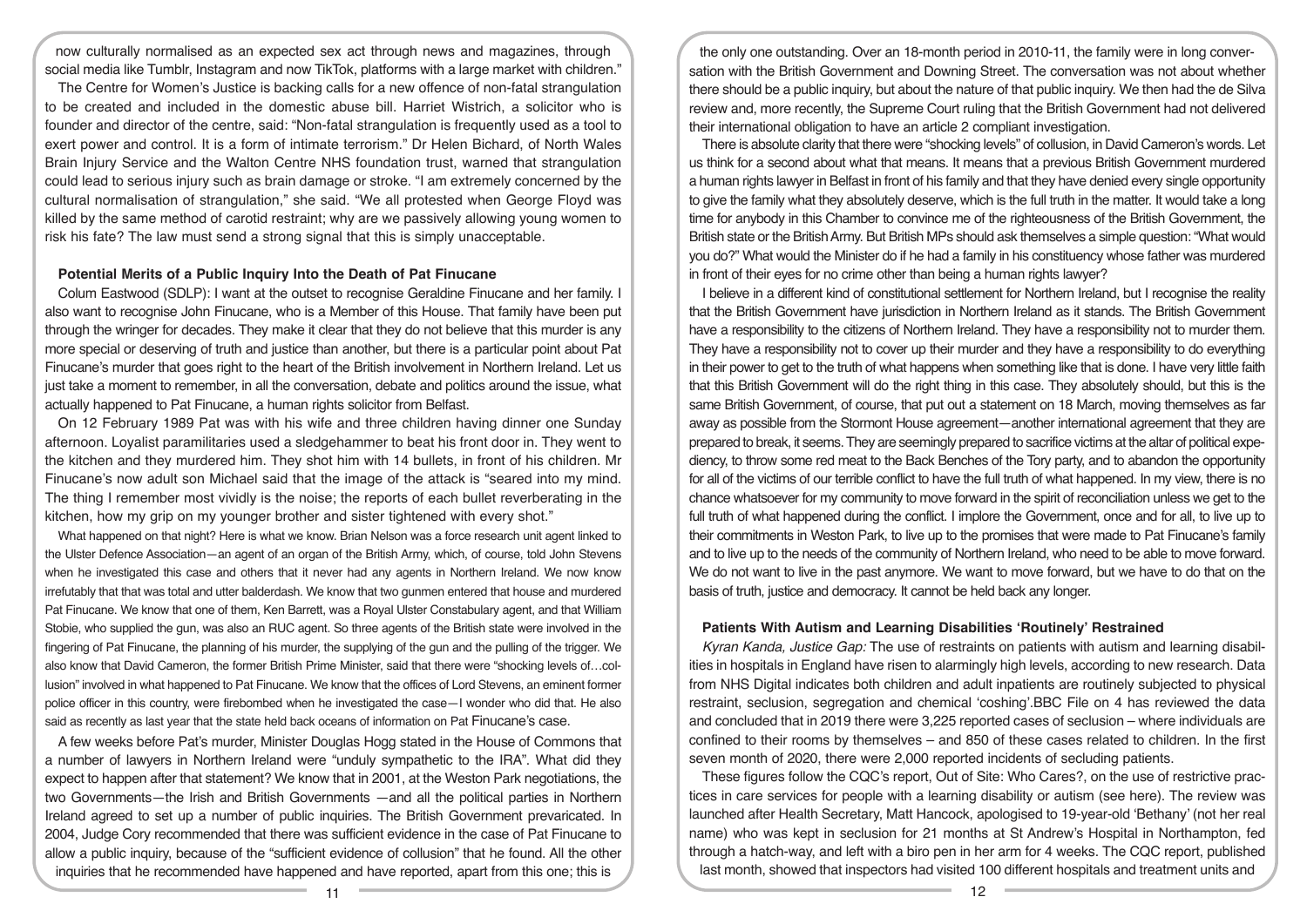found that some patients were held in seclusion for 13 years, whilst others were routinely restrained either physically or chemically. It is particularly concerning that the practice of restraining patients has increased from 22,000 incidents in 2017 to 38,000 incidents in 2020. This equates to an average of 100 restraints a day, or 1 restraint every 15 mins. Harriet Harman, Chair of the Joint Committee on Human Rights, told the BBC that people 'are not supposed to be subject to inhumane and degrading treatment'. She called this a 'human rights abuse' and called on the Government for immediate action, noting that the 'figures are shouting out for action'.

NHS Digital have suggested that the increase in figures can be explained by improvements in the quality and completeness of reporting. However, Dan Scorer, Head of Policy at Mencap, has suggested that not all treatment units are fully disclosing their use of restricted practices so the real figures could be much higher than these reports. In addition, there has been a worrying rise in the use of 'proning', or holding patients face down on the floor. This practice is a violation of government guidance as it risks serious injury or, in the worst cases, death. Yet there were 4,000 reported incidents of proning in 2019, and 2000 reported incidents in 2020 as of July.

After the Winterbourne View scandal, the Government launched its Transforming Care programme with the aim of reducing the number of in-patients with autism and learning disabilities. The deadline to meet those targets has now been missed twice. There remain 2060 people in hospital with learning disabilities and autism, and the data obtained by File on 4 suggests that their care is falling far below acceptable standards. The Joint Committee on Human Rights has called for a specialist unit in No 10 to dedicate itself to this issue and drive a cultural change that will truly transform care. The government has resisted those demands as duplicating resources and has instead created a taskforce that will develop a new policy on segregation in hospitals. The Department of Health also told the BBC, 'government policy is that any kind of restraint should only be used as a last resort, and there is active work to reduce use of restrictive practice in mental health settings'.

## **Potential Merits of a Public Inquiry Into the Death of Pat Finucane**

*Colum Eastwood (SDLP):* I want at the outset to recognise Geraldine Finucane and her family. I also want to recognise John Finucane, who is a Member of this House. That family have been put through the wringer for decades. They make it clear that they do not believe that this murder is any more special or deserving of truth and justice than another, but there is a particular point about Pat Finucane's murder that goes right to the heart of the British involvement in Northern Ireland. Let us just take a moment to remember, in all the conversation, debate and politics around the issue, what actually happened to Pat Finucane, a human rights solicitor from Belfast.

On 12 February 1989 Pat was with his wife and three children having dinner one Sunday afternoon. Loyalist paramilitaries used a sledgehammer to beat his front door in. They went to the kitchen and they murdered him. They shot him with 14 bullets, in front of his children. Mr Finucane's now adult son Michael said that the image of the attack is "seared into my mind. The thing I remember most vividly is the noise; the reports of each bullet reverberating in the kitchen, how my grip on my younger brother and sister tightened with every shot."

What happened on that night? Here is what we know. Brian Nelson was a force research unit agent linked to the Ulster Defence Association—an agent of an organ of the British Army, which, of course, told John Stevens when he investigated this case and others that it never had any agents in Northern Ireland. We now know irrefutably that that was total and utter balderdash. We know that two gunmen entered that house and murdered Pat Finucane. We know that one

of them, Ken Barrett, was a Royal Ulster Constabulary agent, and that William Stobie, who supplied the gun, was also an RUC agent. So three agents of the British state were involved in the fingering of Pat Finucane, the planning of his murder, the supplying of the gun and the pulling of the trigger.We also know that David Cameron, the former British Prime Minister, said that there were "shocking levels of…collusion" involved in what happened to Pat Finucane. We know that the offices of Lord Stevens, an eminent former police officer in this country, were firebombed when he investigated the case—I wonder who did that. He also said as recently as last year that the state held back oceans of information on Pat Finucane's case.

A few weeks before Pat's murder, Minister Douglas Hogg stated in the House of Commons that a number of lawyers in Northern Ireland were "unduly sympathetic to the IRA". What did they expect to happen after that statement? We know that in 2001, at the Weston Park negotiations, the two Governments—the Irish and British Governments —and all the political parties in Northern Ireland agreed to set up a number of public inquiries. The British Government prevaricated. In 2004, Judge Cory recommended that there was sufficient evidence in the case of Pat Finucane to allow a public inquiry, because of the "sufficient evidence of collusion" that he found. All the other inquiries that he recommended have happened and have reported, apart from this one; this is the only one outstanding. Over an 18-month period in 2010-11, the family were in long conversation with the British Government and Downing Street. The conversation was not about whether there should be a public inquiry, but about the nature of that public inquiry. We then had the de Silva review and, more recently, the Supreme Court ruling that the British Government had not delivered their international obligation to have an article 2 compliant investigation.

There is absolute clarity that there were "shocking levels" of collusion, in David Cameron's words. Let us think for a second about what that means. It means that a previous British Government murdered a human rights lawyer in Belfast in front of his family and that they have denied every single opportunity to give the family what they absolutely deserve, which is the full truth in the matter. It would take a long time for anybody in this Chamber to convince me of the righteousness of the British Government, the British state or the British Army. But British MPs should ask themselves a simple question: "What would you do?" What would the Minister do if he had a family in his constituency whose father was murdered in front of their eyes for no crime other than being a human rights lawyer?

I believe in a different kind of constitutional settlement for Northern Ireland, but I recognise the reality that the British Government have jurisdiction in Northern Ireland as it stands. The British Government have a responsibility to the citizens of Northern Ireland. They have a responsibility not to murder them. They have a responsibility not to cover up their murder and they have a responsibility to do everything in their power to get to the truth of what happens when something like that is done.

I have very little faith that this British Government will do the right thing in this case. They absolutely should, but this is the same British Government, of course, that put out a statement on 18 March, moving themselves as far away as possible from the Stormont House agreement—another international agreement that they are prepared to break, it seems. They are seemingly prepared to sacrifice victims at the altar of political expediency, to throw some red meat to the Back Benches of the Tory party, and to abandon the opportunity for all of the victims of our terrible conflict to have the full truth of what happened. In my view, there is no chance whatsoever for my community to move forward in the spirit of reconciliation unless we get to the full truth of what happened during the conflict. I implore the Government, once and for all, to live up to their commitments in Weston Park, to live up to the promises that were made to Pat Finucane's family and to live up to the needs of the community of Northern Ireland, who need to be able to move forward. We do not want to live in the past anymore. We want to move forward, but we have to do that on the basis of truth, justice and democracy. It cannot be held back any longer.